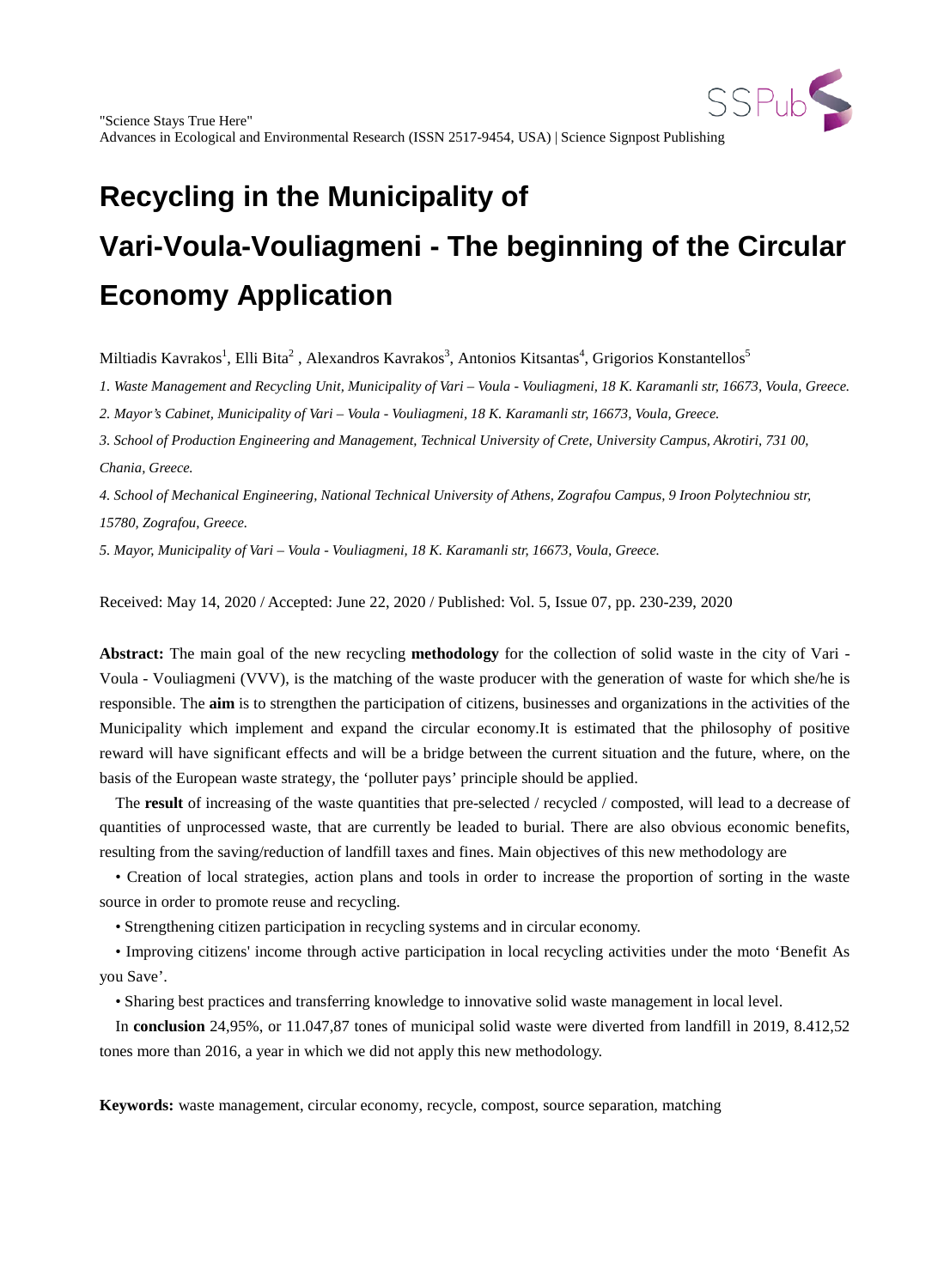# **1. Introduction**

Since the end of 2018 [1], a methodology to separate waste in source and matching the waste generation has been systematically implemented in Vari – Voula - Vouliagmeni. (VVV). The Mechanical Treatment Facility is working on the separation of the biodegradable fraction from the rest of heterogeneous waste mixture and the recyclable fraction (paper/cardboard, plastic, glass metals) is also passed through a series of sorting methods, which recovering these materials at source.

The new, innovative idea for Greece, which we have begun to implement in the VVV Municipality, concerns the development of a set of processes and tools that identify the waste producer, locally and in time. Thus the VVV Municipality will be able to apply the 'polluter pays' principle reliably and reward those citizens that sort waste at source, applying 'Benefit As you Save' procedures and supply the local circular economy with recycled materials.

VVV Municipality collects Biodegradable waste / Greens (pruning) (code 20 02 01, [2] & [3]) from sidewalks with open vehicles, with or without grab, and loaders. In addition, the Municipality distributes free of charge and places special brown bins for organic waste, equipped with Radio-Frequency IDentification (RFID) tags, in order to collect the organic, also biodegrable, waste (code 20 01 08[2] & [3]). When the garbage collector collects waste from these bins, a municipal database is automatically updated on the quantity, location and time of collection. Every waste producer that separates its organic waste is credited with assigned benefit points. Under the scientific supervision of the National and Kapodistrian University of Athens - Department of Chemistry (Prof. K. Chassapis) we produce biocatalytic peat alternative soil substrates, VITA GREEN and VITA GREEN plus [4]. These soil conditioners, which are first-class soil conditioners  $(A + and A)$ , suitable for use in organic farming in accordance with the requirements of Reg. (EC)  $834/2207 \& 889/2008$ , as attested by 28056-6 / 19 CERTIFICATION OF CONFORMITY of DIO, Inspection and Certification Organization of Organic Products.

Since the beginning of 2019, the Municipality of VVV distribute to the citizens bags with QRcode, different for paper (code 20 01 01 [2]  $\&$  [3]) and different for PMD (Plastic – Metal – Drinkable packaging, code 15 01 06. [2] & [3]). The citizens fill the bags with recyclable materials that be collected by Municipality door to door. The QRcodes are uploaded on a platform that identifies the person who is the owner of the bags and benefit points are assigned. (http://www.3v-bas.gr/#/landing).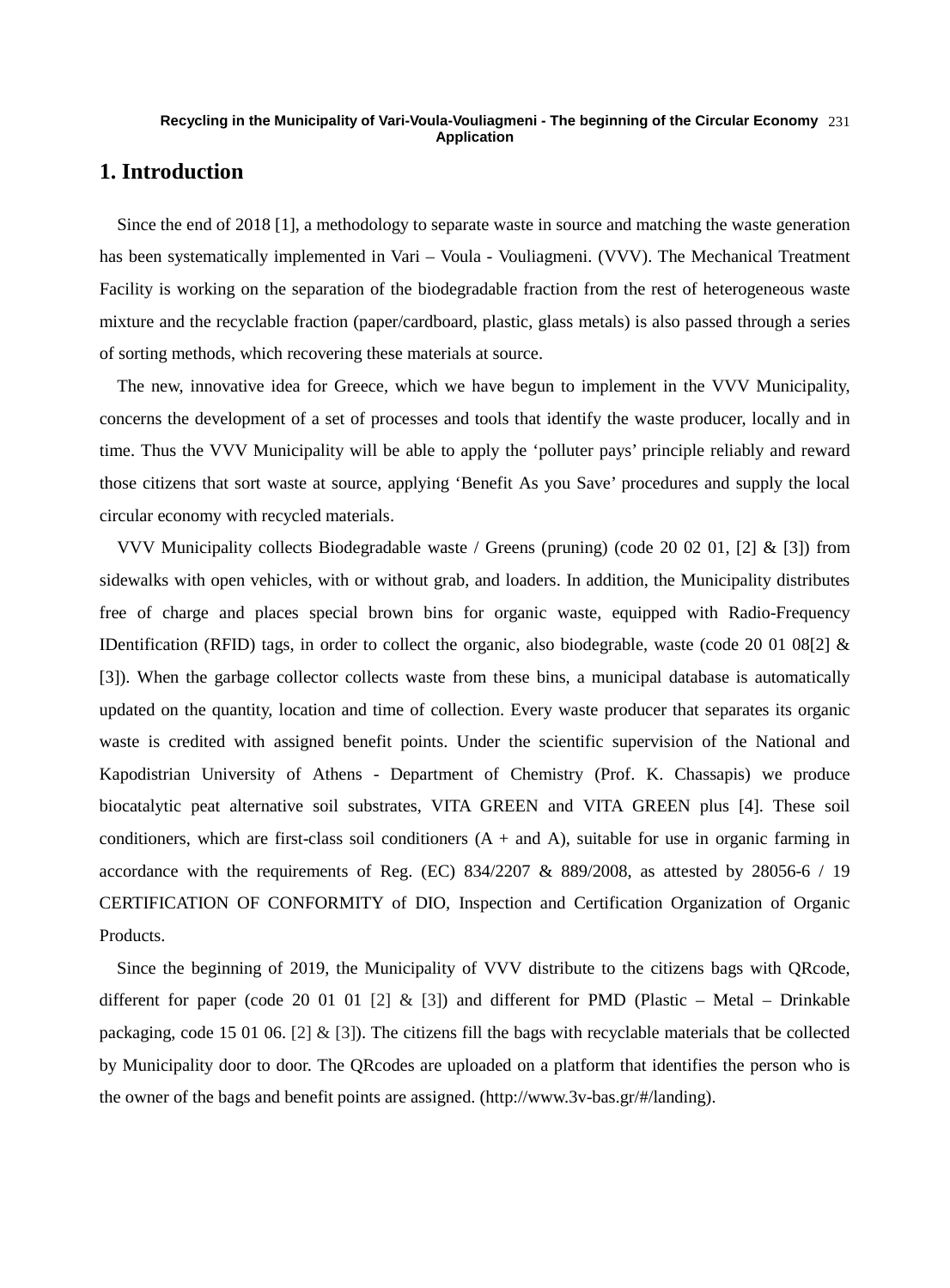# **2. Methodology**

The key-point of our methodology is the change of the behavior of the entire population of the Municipality of VVV, with a step-by-step approach, which is called 'Benefit As you Save'. It concerns the registration of all households, businesses and buildings in the related area in order to receive appropriate material, i.e bins and bags to be able to separate the waste they produce. The next step of 'Benefit As you Save' approach is to reward these citizens with various benefits.

The distribution of households in buildings is important, because of the different specifications and sizes of waste bins, of the quantities of waste bags and of the methodology of identifying waste producers as the municipality vehicles move from single-family buildings to buildings with 10, 20 or more families.

|  |  |  | Table 1. Population data |  |
|--|--|--|--------------------------|--|
|--|--|--|--------------------------|--|

The permanent population of the Municipality (Hellenic Statistical Authority, 2011, [5])

| City        | Population |
|-------------|------------|
| Vari        | 15.855     |
| Voula       | 28.364     |
| Vouliagmeni | 4.180      |
| Total       | 48.399     |

Table 2. Number of households in buildings [5]

| Type                                   | <b>Buildings</b> | Households | % in total |
|----------------------------------------|------------------|------------|------------|
| Buildings with 1 household             | 5.164            | 5.164      | 15,40%     |
| Buildings with 2 households            | 1.953            | 3.906      | 11,65%     |
| Buildings with 3-5 households          | 2.191            | 8.764      | 26,14%     |
| Buildings with 6-9 households          | 842              | 6.315      | 18,83%     |
| Buildings with 10-19 households        | 486              | 7.290      | 21,74%     |
| Buildings with more than 20 households | 91               | 2.093      | 6.24%      |
| Total                                  | 10.727           | 33.532     | 100,00%    |

The VVV Municipality, in the coming few years, will distribute 10,727 bins equipped with RFID tags, aiming at the participation in the reward platforms.of at least 33,532 residents (household representatives) Since 2018 we focus on an area called Pigadakia and on 66 businesses throughout the city. About 500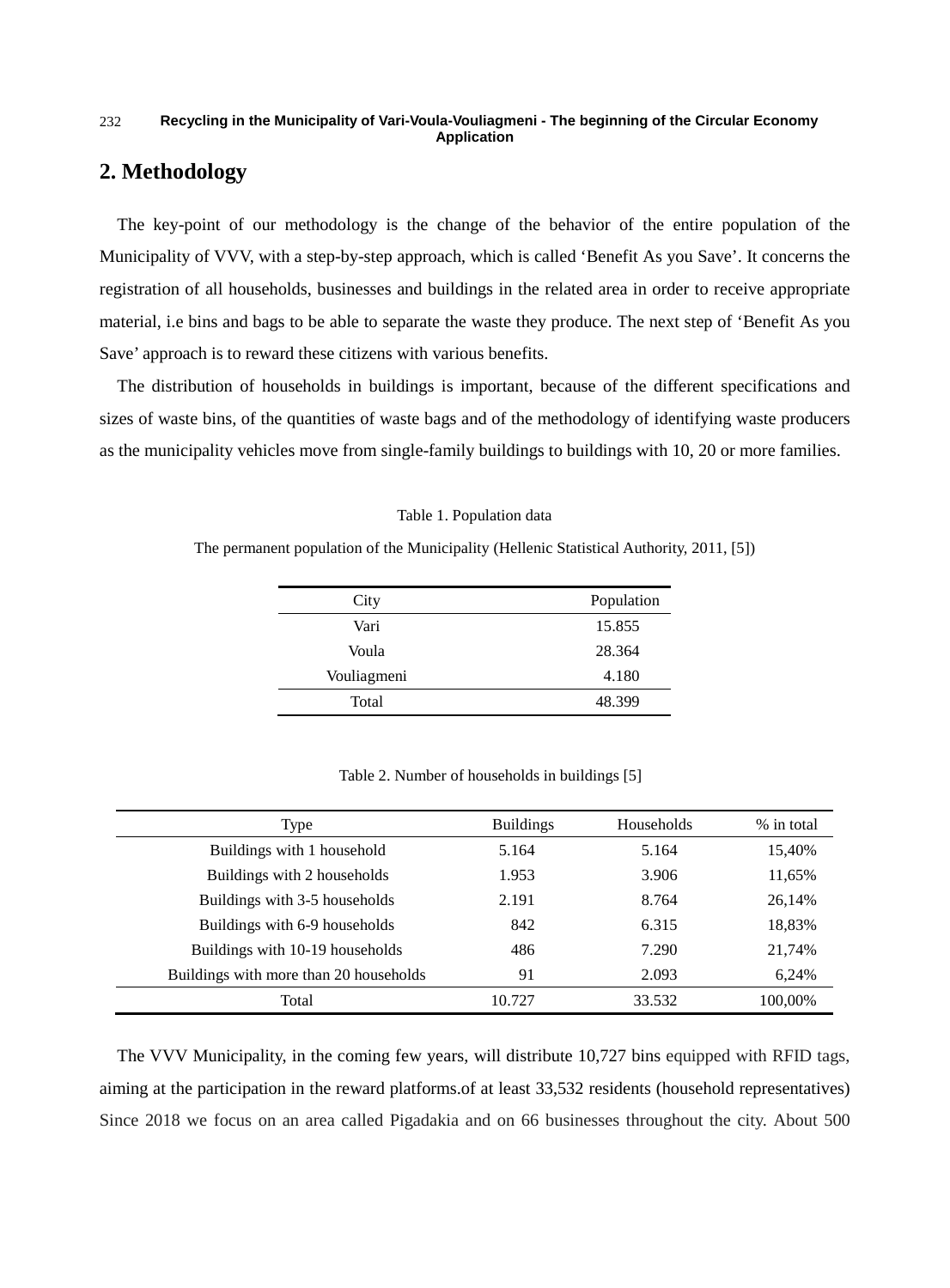brown bins were placed, equipped with RFID tags, which identify each household/businnes.



Figure 1. Municipality of Vari – Voula – Vouliagmeni

In Figure 1 the boundaries of the Municipality are marked with the red line and the Pigadakia area is orange.

At Pigadakia area there are 1248 households in 663 buildings [6]. In each building, a brown bin (120 or 240 liters) is placed to separate organic waste at source. Municipal vehicles collect the content of the brown bins, weigh and identify each bin and transfer this information to a municipality database.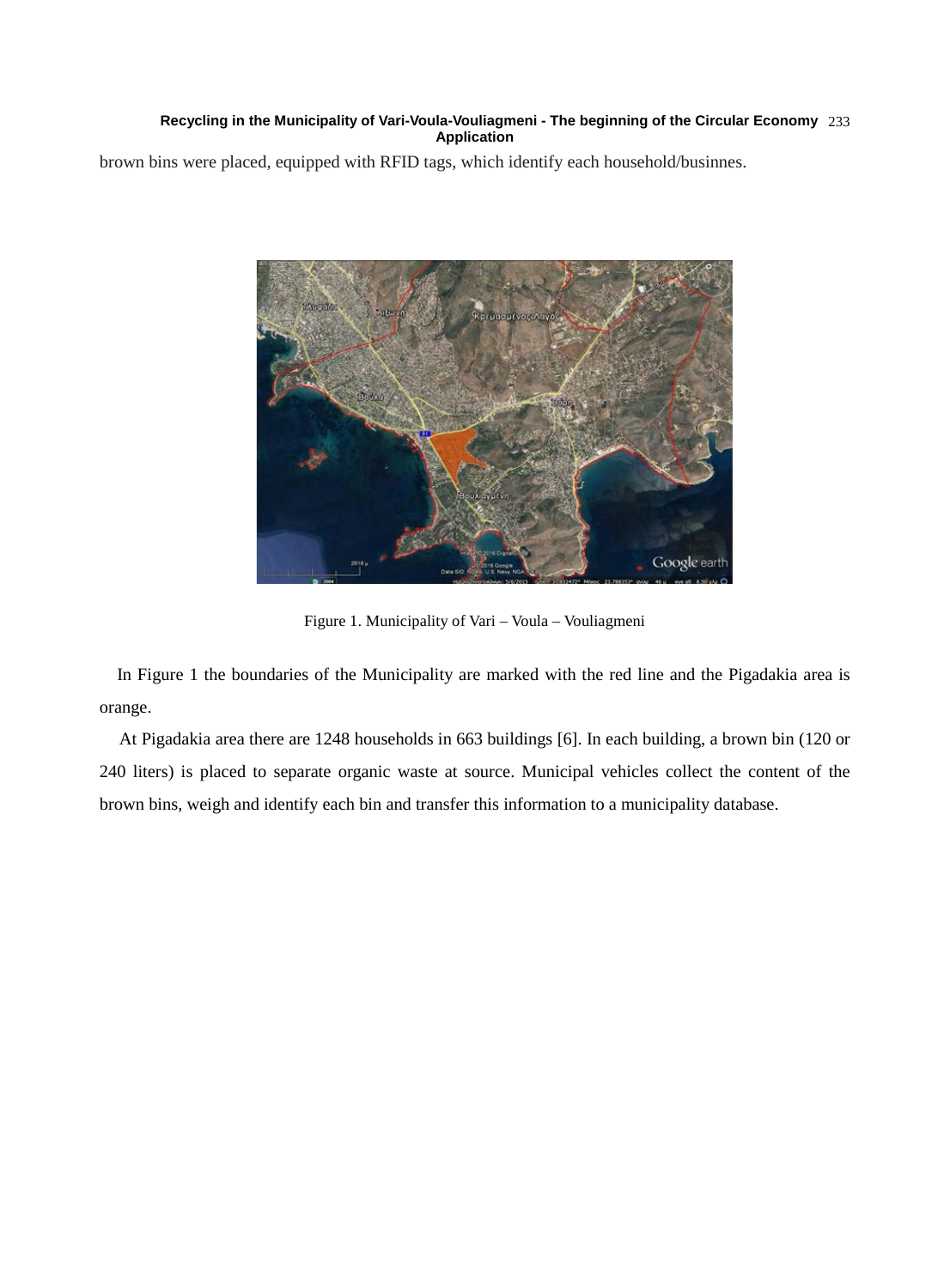







VVV municipality also collects from sidewalks biodegradable waste / greens (pruninges). The NATIONAL AND KAPODISTRIAN UNIVERSITY OF ATHENS - DEPARTMENT OF CHEMISTRY ( Prof. Dinos Chassapis) is the scientific advisor of VVV in order to produce biocatalytic peat alternative soil substrate, named VITA-GREEN (only from greens) and VITA-GREEN plus (from greens and organics). 400 citizens have already use VITA-GREEN and 200 citizens have already use VITA-GREEN plus.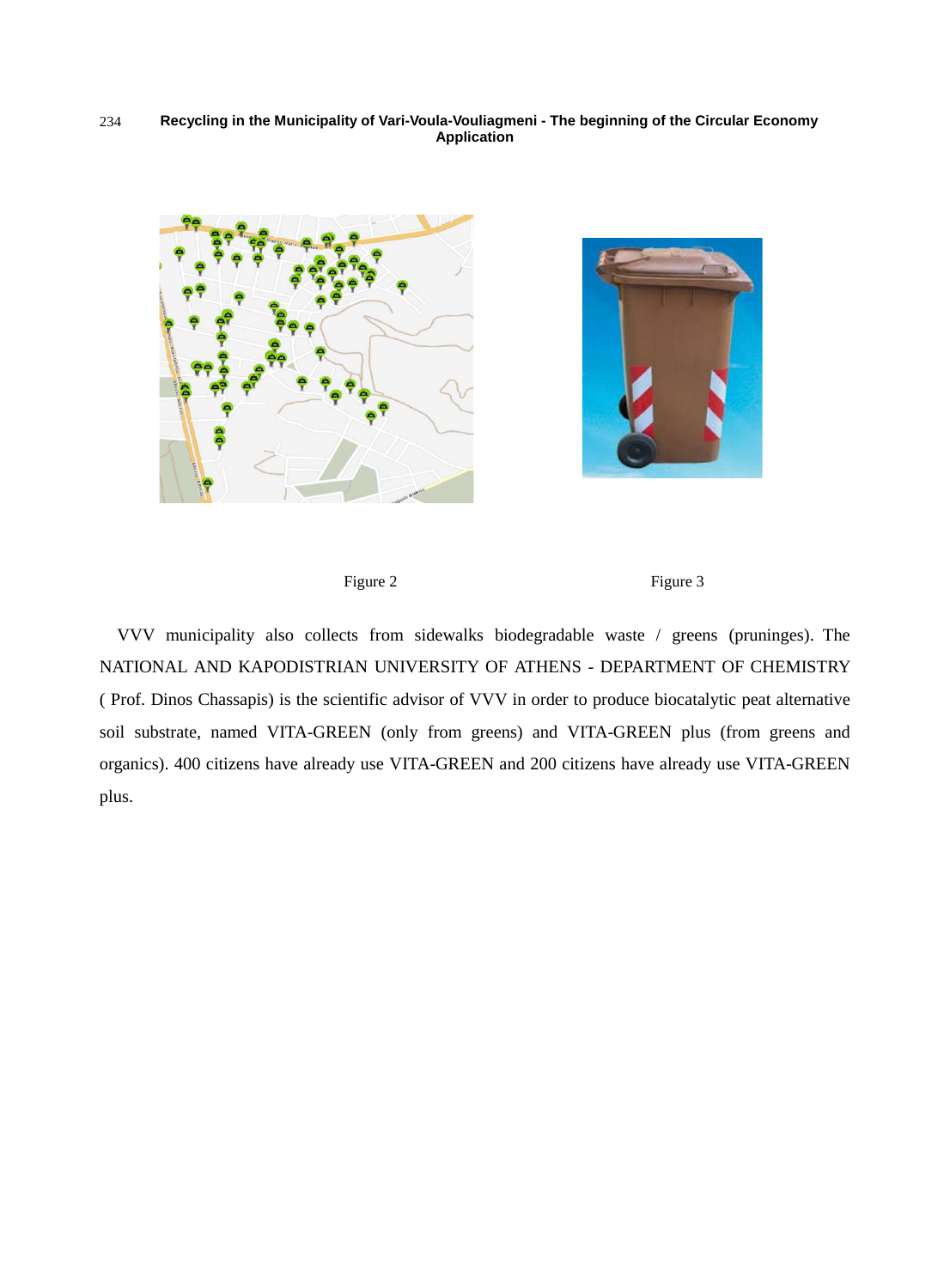

Figure 4 Figure 5

The daily results of brown bins collection and weighing are available now in the municipal database.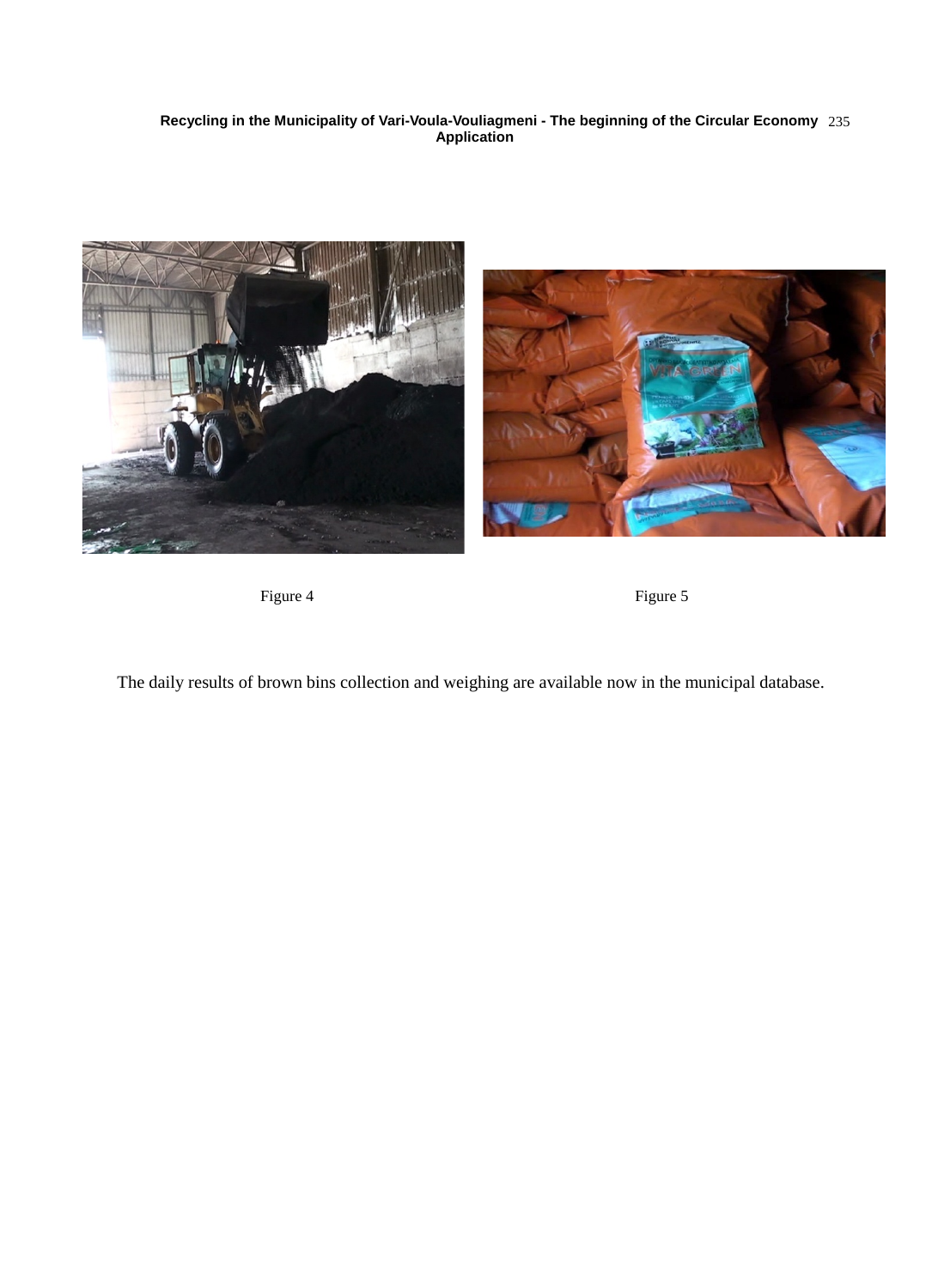

Figure 6 . Biodegradable from kitchens and dining areas (20 01 08) at Pigadakia area on February 2020

More detailed data, for each household/businnes, are also available in the municipal database. For example

| Date             | Household 1<br>(Kgr) | Household 2<br>(Kgr) | Household 3<br>(Kgr) | Household 4<br>(Kgr) |
|------------------|----------------------|----------------------|----------------------|----------------------|
| 2020-02-03       | 15,00                | 0,00                 | 0,00                 | 14,00                |
| 2020-02-06       | 11,40                | 10,60                | 5,30                 | 0,00                 |
| $2020 - 02 - 10$ | 7,10                 | 9,10                 | 16,50                | 0,00                 |
| 2020-02-13       | 4,30                 | 2,90                 | 2,40                 | 2,60                 |
| 2020-02-17       | 1,70                 | 0,00                 | 7,30                 | 5,50                 |
| 2020-02-20       | 4,20                 | 0,00                 | 0,00                 | 1,20                 |
| 2020-02-24       | 3,60                 | 9,80                 | 13,00                | 3,60                 |
| 2020-02-27       | 2,50                 | 0,00                 | 3,90                 | 0,80                 |
| Total            | 49,80                | 32,40                | 48,40                | 31,00                |

Table 3. Biodegradable from kitchens and dining areas (20 01 08) of four houselolds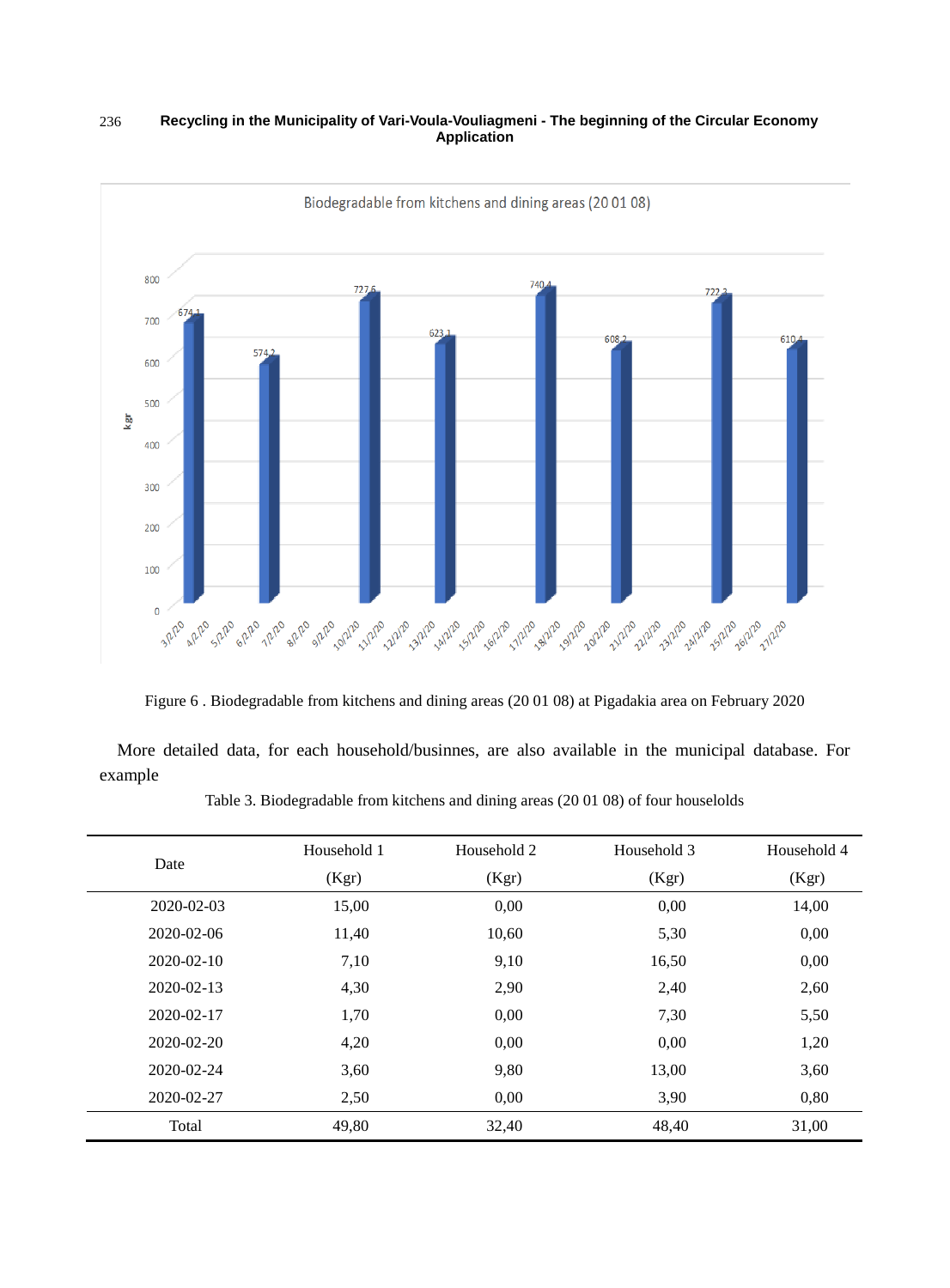Additionally, since the beginning of 2019 the Municipality of VVV, distributes to the citizens at Pigadakia, bags with QRcode, different colour for paper (code 20 01 01) and different colour for PMD (Plastic – Metal – Drinkable packaging, code 15 01 06). The citizens fill the bags and Municipality collects them door to door. The QRcodes are uploaded on a platform that identifies the person who is the owner of the bags and benefit points are assigned. http://www.3v-bas.gr/#/landing



Figure 7 Figure 8

The points credited today by the platform to each participant ((household or businnes representative) are rewarded currently with a 50 liter VITA GREEN or VITA GREEN plus free bag (Figure 5). The matching methodology of the waste producer with the generation of waste, has started to yield results over than ten months now.

| Kind (Code)                                                                                                               | Quantity (tn) | $\%$    | Quantity (tn) | $\%$    |
|---------------------------------------------------------------------------------------------------------------------------|---------------|---------|---------------|---------|
|                                                                                                                           | (2017)        | (2017)  | (2016)        | (2016)  |
| Mixed packaging of recyclable materials<br>(150106)                                                                       | 1.588.59      | 4,32%   | 1.624,89      | 4,31%   |
| Biodegradable waste / Greens (pruning)<br>(200201)                                                                        | 1.145,18      | 3.11%   | 266,74        | 0.71%   |
| Mixed urban waste<br>(200301)                                                                                             | 33.210,87     | 90.23%  | 35.090,64     | 93.01%  |
| <b>Others</b><br>$(13\ 02\ 05, 15\ 01\ 07, 16\ 01\ 03, 16\ 01\ 04, 17\ 01$<br>07, 17 09 04, 20 01 10, 20 01 35, 20 01 36) | 862.89        | 2,24%   | 743,72        | 1,97%   |
| Total                                                                                                                     | 36.807,53     | 100.00% | 37.725,99     | 100.00% |

# Table 4. Solid Waste in VVV Municipality (National Electronic Waste Register, Years 2016 & 2017 [7])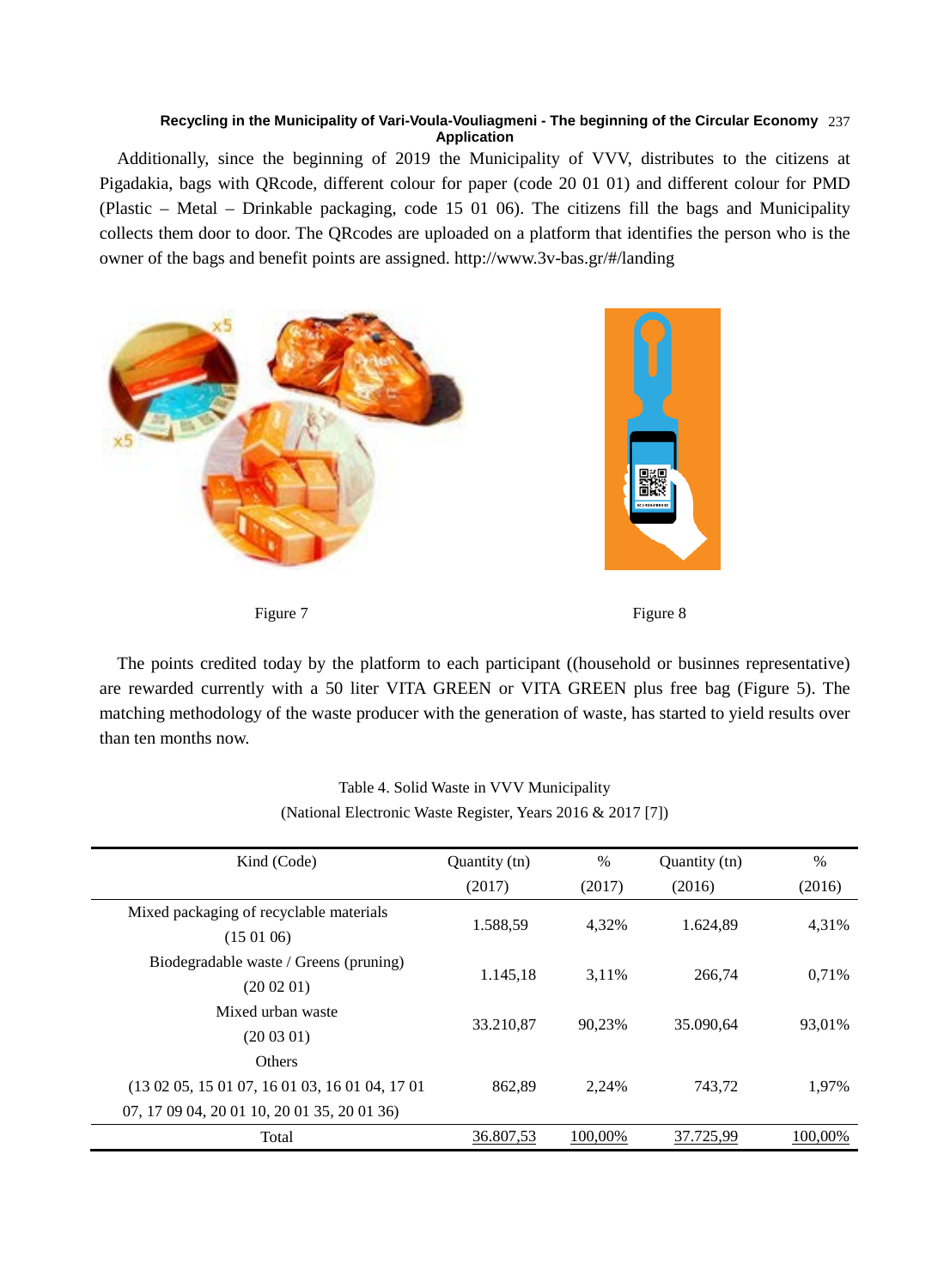Since 2018 we have started to have separate measurements for paper and cardboard and biodegradable from kitchens and dining areas (organics).

Table 5. Solid Waste in VVV Municipality

| Kind (Code)                       | Quantity (tn) | $\%$    | Quantity (tn) | $\%$    |
|-----------------------------------|---------------|---------|---------------|---------|
|                                   | (2019)        | (2019)  | (2018)        | (2018)  |
| Mixed packaging of recyclable     |               |         |               |         |
| materials                         | 1.739,16      | 3,93 %  | 1.598,32      | 4,13%   |
| (150106)                          |               |         |               |         |
| Paper and cardboard               |               |         |               |         |
| (200101)                          | 18,00         | 0,04%   | 2,63          | 0,01%   |
| Biodegradable from kitchens and   |               |         |               |         |
| dining areas                      | 1.505,78      | 3,40%   | 14,65         | 0,04%   |
| (200108)                          |               |         |               |         |
| Biodegradable waste / Greens      |               |         |               |         |
| (pruning)                         | 6.732,15      | 15,20%  | 4.937,52      | 12,75%  |
| (200201)                          |               |         |               |         |
| Mixed urban waste                 |               |         |               |         |
| (200301)                          | 33.230,66     | 75,05%  | 30.711,87     | 79,28%  |
| <b>Others</b>                     |               |         |               |         |
| (13 02 05, 15 01 07, 16 01 03, 16 |               |         |               |         |
| 01 04, 17 01 07, 17 09 04, 20 01  | 1.052,78      | 2,38%   | 1.466,80      | 3,79%   |
| 10, 20 01 35, 20 01 36)           |               |         |               |         |
| Total                             | 44.728,53     | 100,00% | 38.731,79     | 100,00% |

(National Electronic Waste Register, Years 2019 & 2018, [7])

Table 6. Buried Solid Waste in VVV Municipality (National Electronic Waste Register, Years 2019, 2018, 2017 & 2016, [7])

| Buried/Non Buried Waste        | 2019     | 2018     | 2017     | 2016     |
|--------------------------------|----------|----------|----------|----------|
| Percentage of buried waste     | 75.05%   | 79.20%   | 90.23%   | 93.01%   |
| Percentage of non-buried waste | 24.95%   | 20.71%   | 9.77%    | 6,99%    |
| Total                          | 100.00 % | 100.00 % | 100.00 % | 100,00 % |

The percentage of waste disposed of landfill increased from 2016 to 2019 by 17,97%. More spectacular results are expected next years as the distribution of brown bins with RFID and recycling bags with QRcode will be increased. The target is to cover 10,727 buildings and 33,532 households, by the end of